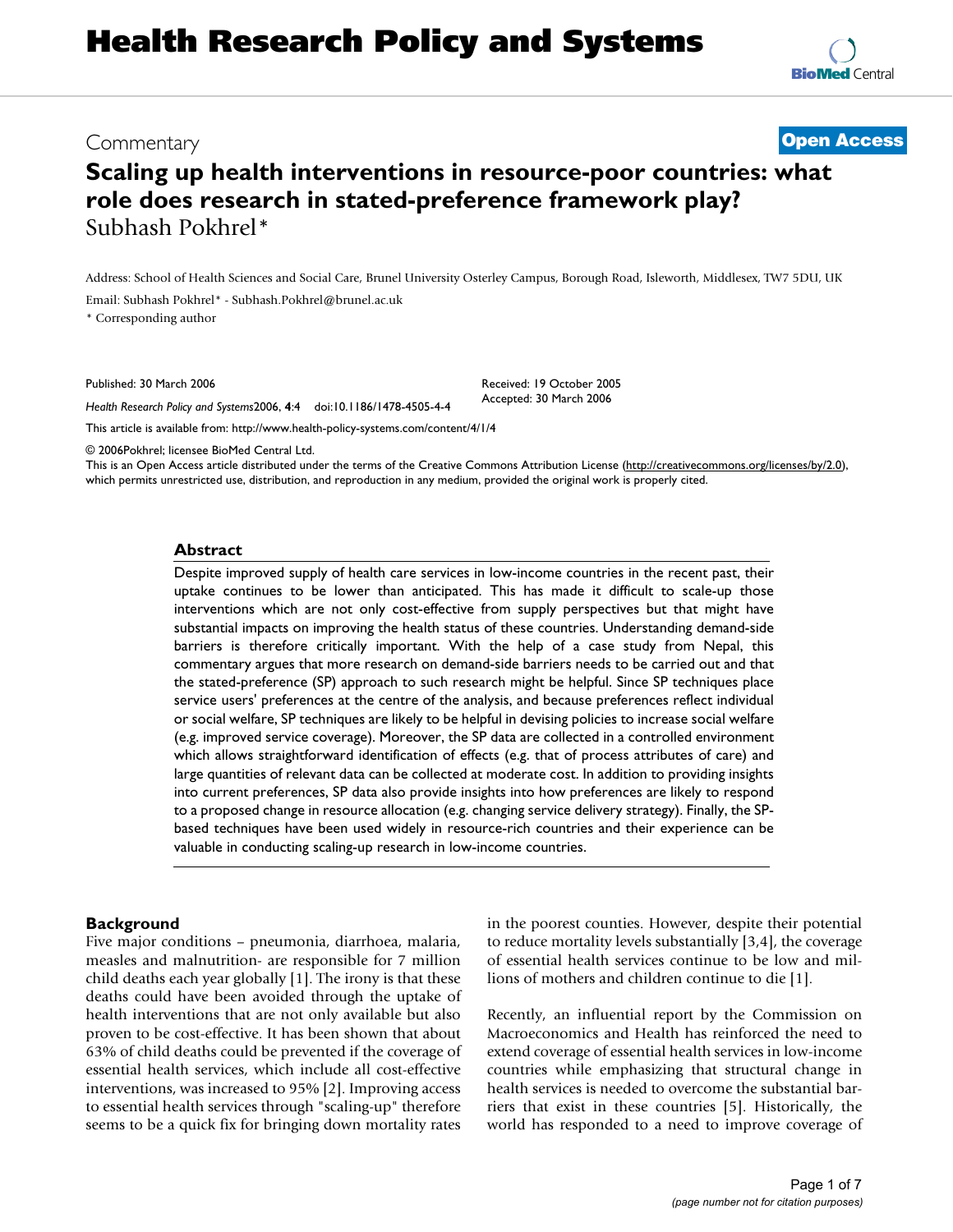health services with a supply-driven approach but the success of supply-driven health planning and policy has been limited in improving health care demand [exhibit 1]. The case shown in the exhibit clearly demonstrates that there are two facets of coverage – (a) extending health services, a supply-side intervention ensuring that the services reach the population; and (b) promoting their uptake, a demand-side intervention ensuring that the needy use available services [6,7]. Although the line between these two facets can be blur, they are not the same issues and ignoring the "uptake" side in any scaling-up effort will result in inefficiency, as reflected by lower use of services and higher unit costs involved to deliver them. The question as to "how to scale-up interventions" will therefore remain a priority research and policy agenda in low- and middle-income countries in the next several years to come [8].

In response to this, there has been growing interest in understanding health seeking behaviour and patterns of utilization with a view to either changing them or catering better to them. The research in this area has been inter-disciplinary and rich [9]. One of the approaches to this type of research, often common in the health economics literature, is around disentangling the main drivers underlying individual's behaviour – looking at the pattern of their actual consumption of health services [9]. The disadvantage of relying on the actual consumption pattern is that we will not be able to observe how individuals valued the attributes of a health service and how this value affected their choice of care [10,11]. In addition, studies based on actual consumption patterns are not able to explain why a certain attribute of an individual (e.g. being a boy as against a girl) is likely to enhance their opportunities for early year investments such as that in health care [12]. Individual and social values, as reflected in the above two examples, are as important as determinants of uptake of services as other attributes such as health services' (for instance price and quality) and those of individuals' (such as levels of income and education). Unfortunately, although we have fairly adequate evidence on the effects of the latter on service uptake [6], we lack a clear understanding of the former [Exhibit 2]. The main aim of this paper is therefore to consider the potential benefits of using an alternative research approach to inform scalingup strategies in low-income countries.

#### *Individual preferences and scaling up*

Individuals do want health and health care but that is not all they want. While the individuals' wants are unlimited, their ability to pay for what they want is limited. Because individuals like and dislike things, they have preferences for one good or service to others. Preferences can be used as a measure of benefit (welfare) to the individual or society. By choosing a particular commodity or a service, individuals strike a balance between their wants and resources and thus their preferences reflect their own welfare. We can assume three things about individual preferences: (a) that we have preferences over every good and service, (b) that any outcome of using a good or a service is at least as good as itself, and (c) the preferences are transitive, i.e. if a service A is preferred to B and B to C, A is preferred to C [13].

These concepts around preferences thus provide a platform to compare two or more possible outcomes, e.g. using a doctor's service versus a traditional healer's rituals in the event of an acute illness. By estimating a numerical representation of preferences (known as 'utilities'), it is possible to isolate the effects of several factors associated with individual behaviour. These factors could be characteristics specific to (a) individuals, e.g. age, sex, income, current health status; (b) service providers, e.g. quality and price of care; or (c) the values, e.g. cultural norms such as the value placed on boys in some societies or belief and attitudes on service delivery processes [12,14- 16]. Once we disentangle these factors, appropriate policies can then be formulated. However, it is important to note that these would-be policies might have different underlying assumptions depending upon the context in which they are to be implemented. In high-income countries, for example, research is being carried out to inform policy on how best we can incorporate public preferences in the delivery of health services [11,15]. In resource-poor countries, on the other hand, decision makers need policies that would alter effectively the individual preferences which are deemed to be detrimental, e.g. not seeking care in the event of an illness or ignoring a child's need for care if the child is a girl [12,17]. Effectively altered preferences, in principle, should bring about positive changes in health service uptake. Regardless of the context, the theoretical basis for a preference-based research remains the same and understanding individual preferences does contribute to a predefined policy objectives such as improved health outcomes either via refinement in health service delivery as in high-income countries or via scaling-up of interventions as in resource-poor countries [Exhibit 3].

### *Revealed versus stated-preference*

The preference of an individual (or a provider or a society at large) can be studied in two paradigms- revealed preference (RP) and stated-preference (SP). The revealed preference paradigm draws on Samuelson's seminal article [18] and involves the exploration of people's preferences as revealed through their actions in markets, specifically related to the value of interest. Examples of such methods include travel cost method [14,19] and hedonic pricing technique [19,20]. Although these methods differ in terms of how the price variable enters individual's utility function (a numerical representation of their prefer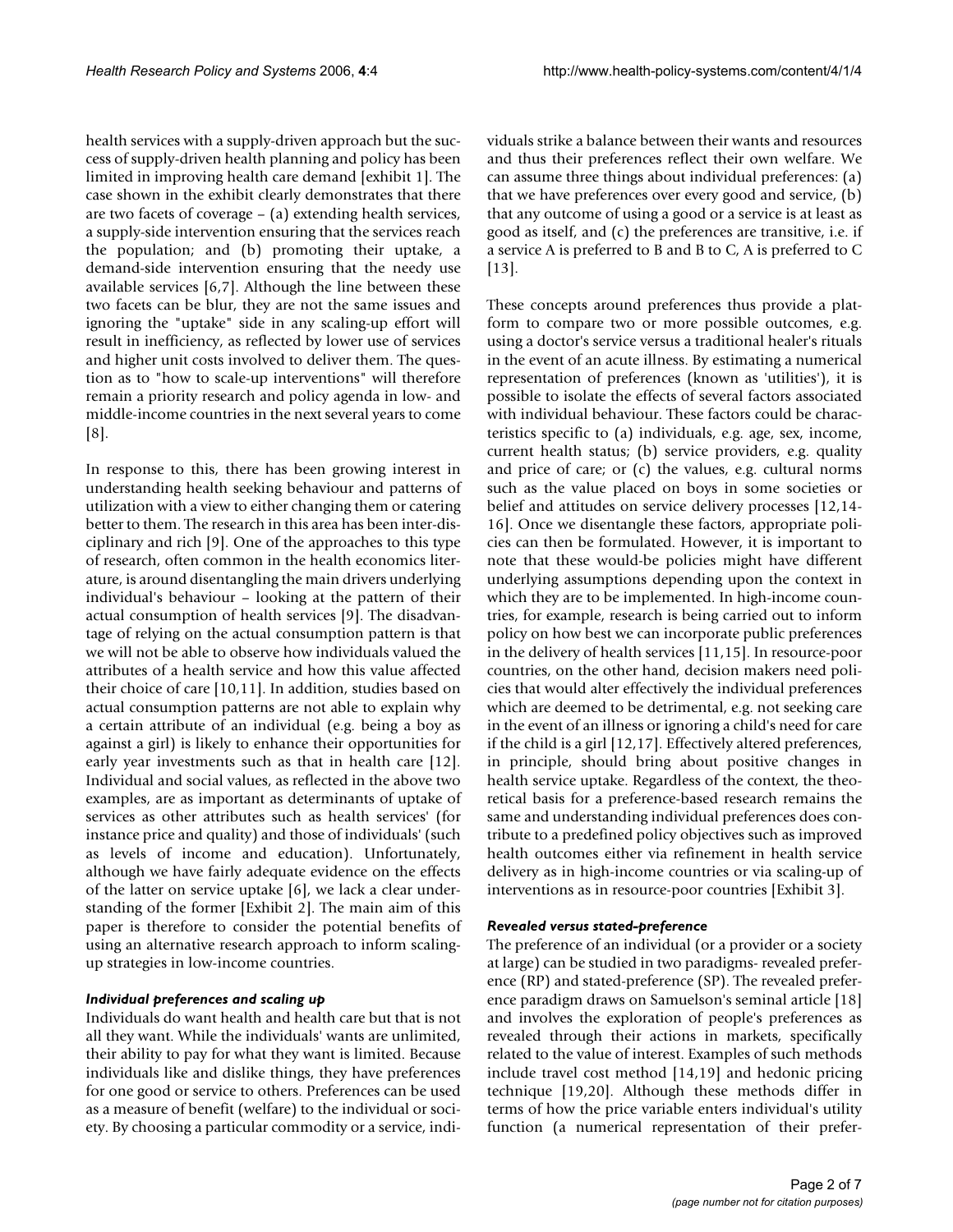ences), the essence of both methods lies in the concepts of opportunity costs and trade-off. That is, people weigh their costs and benefits and make consumption decisions accordingly. Their actual consumption pattern therefore reflects their preferences.

The alternative pathway involves asking the same individuals to state their preferences in hypothetical (or virtual) markets. Individuals are given different hypothetical scenarios (e.g. two different ways of delivering antenatal care) and they are asked to state their valuations of these options or choose the option that they prefer. The methods that follow this strategy are collectively known as "stated-preferences" (SP) techniques [10,21]. The twobest known SP techniques are the contingent valuation method (CVM) and discrete choice experiments (DCE). The CVM asks for the valuation of a particular intervention either directly or relative to other intervention [21- 23]. The values derived from this method are known as the "willingness-to-pay" or WTP for a specific intervention and reflect the benefit of the intervention in question. The DCE (alternatively known as conjoint analysis), on the other hand, is a rigorous method of eliciting individuals' preferences in that 'it allows estimation of the relative importance of different aspects of care, the trade-offs between these aspects, and the total satisfaction or utility that respondents derive from healthcare services'[11]. As the name suggests, in this technique a number of hypothetical scenarios are formulated and the individuals are asked to give a discrete choice (e.g. I prefer care A to care B). The DCE also allows an indirect estimation of WTP values relative to different aspects of care, e.g. how much individuals are willing to pay for reduction in waiting time [16]. Detailed description of these methods is provided elsewhere [10].

It is important to note that there are other techniques too which are SP-based and have been in use in economic evaluation for a long time, e.g. bidding game, standard gamble, time-trade off and person trade-off. A good overview of these methods is provided in [21]. More recently, qualitative analysis has shown potential to be one of the SP-based techniques in its own right [24-26]. However, it has certain limitations which confine it to play a complementary role to other preference (both revealed- and stated-) techniques [21,27].

#### *Benefits of stated-preference*

There are a number of reasons why stated-preference is more useful than revealed-preference in understanding health care choices. The SP framework, by virtue of its design, is able to point out explicitly the mechanism by which people trade off different aspects of care when they make a health care decision [10]. In the RP framework, because we are left with the data on the actual consumption and health outcomes only, we are not able to see this trade-off happening. SP techniques, on the other hand, extend beyond health outcomes and focus on the process of care providing a more holistic approach to study health care choices [24]. Putting this into the context described in Exhibit 1, we may say that people in Nepal might have valued other unobserved aspects of care while making child care choices. Until we understand what these aspects are and their relative values from individual's perspectives, the current scaling-up efforts will not result in the desired uptake of services. While we can be numerically better off in terms of service outlets, their sub-optimal use does not allow us to achieve the targeted coverage. Without achieving targeted coverage, it is impossible to reduce the mortality level to the extent promised by cost-effective interventions under their optimal level of uptake [2,3]. From a more technical viewpoint, SP techniques place service users' preferences at the centre of the analysis and because preferences reflect individual or social welfare, these techniques are more likely to flag up policy leads on increasing social welfare (improved coverage in this example) [24].

From scaling up perspectives, another advantage of SP over RP framework is that the SP data are collected in a controlled environment which allows straightforward identification of effects (e.g. that of process attributes of care) and large quantities of relevant data can be collected at moderate cost [10,11,15,16,21]. In addition to providing insights into current preferences, SP data also provide insights into how preferences are likely to respond to a proposed change in resource allocation. Last but not least, it may not be possible to infer consumer preferences or value from RP data because many aspects of health care are not traded explicitly in markets, have public good characteristics (e.g. vaccination services) and consumption is free or heavily subsidized at the point of service via government provision of care and universal or private insurance if they exist [28].

Although health economists do not seem to agree that qualitative methods can be an SP-based technique on its own right [21], the value of having qualitative methods to complement an RP technique must be recognized [27,29]. Qualitative methods facilitate a more in-depth inquiry of the topic at hand and allow the researcher and the respondents to 'fully explore the rich tapestry of causation and interaction that can explain personal and social behaviour' [30]. Putting this into the context described in Exhibit 2, qualitative methods could be more useful in disentangling why just 'being born as a boy' leads to more opportunities for early life interventions to men. Clearly, this has implications for non-discriminatory scaling up of health care interventions in countries where substantial degrees of gender-bias in health care use exist [12,31].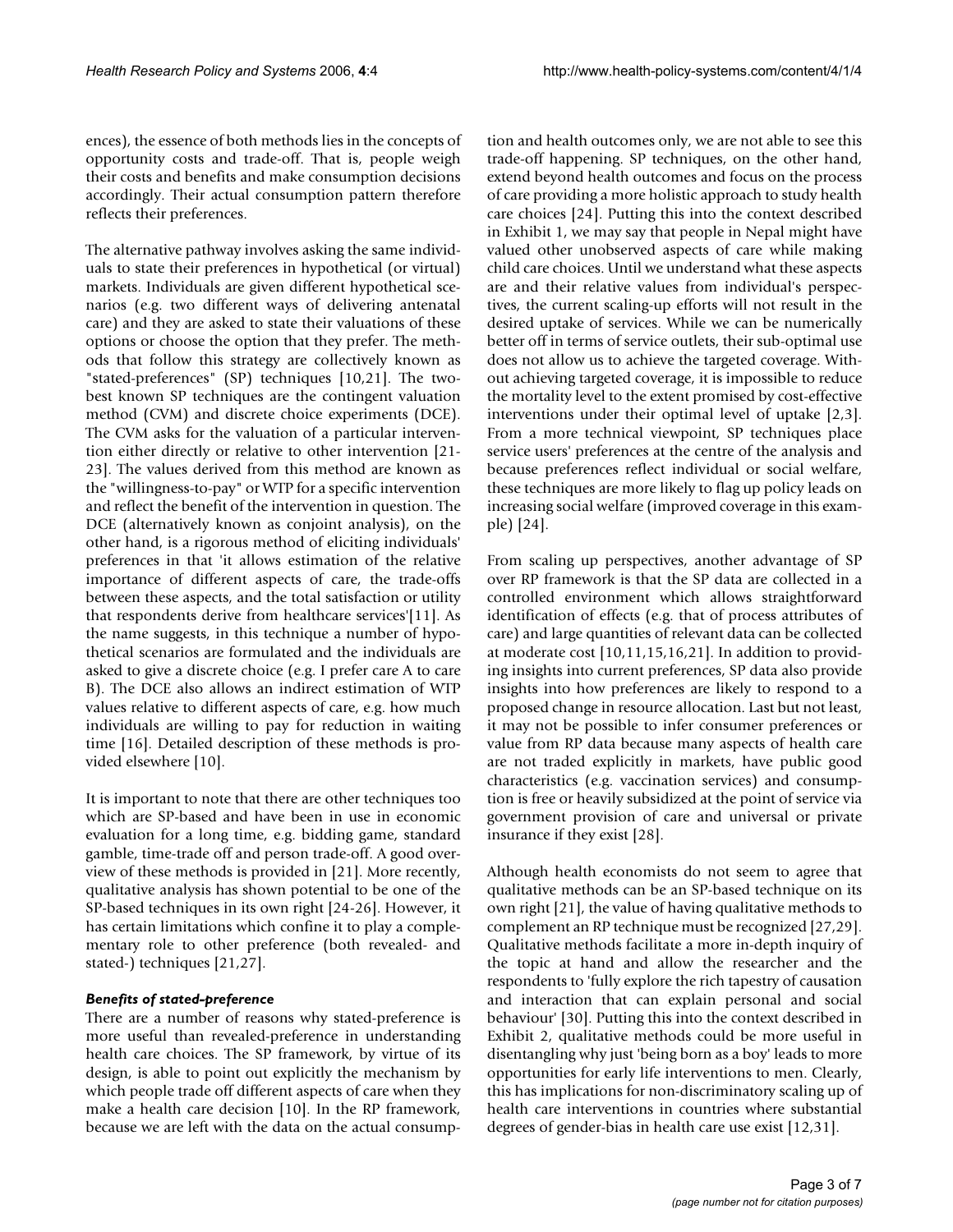# **Discussion**

It is important to note that all of the advantages of SP techniques described above do not make them 'stand-alone' techniques to answer all questions relating to scaling-up issues. The RP framework has its own advantages too. For example, in the example given in Exhibit 2, it is the RP technique that has demonstrated the effect of gender role on child health care decisions in Nepal providing implications for scaling-up policies, although offering explanations for why the bias exists is beyond its scope. The recent trend seems to be to combine both SP and RP approaches in such a way that the two approaches inform one another to fulfil the specific aims of a particular study [29,32]. It is possible to combine actual usage data with stated-preference data [32] or revealed consumption pattern with qualitative responses [33]. The combination of different methods in a single study however raises a number of challenging issues, e.g. that of triangulation (i.e. how can we make sure that the data collected through various methods are coherent) because the triangulation methods have not been adequately established [29]. Despite methodological challenges, the combination approach might turn out to be more informative than using data from a single source [10,27,29]. These trends are positive and therefore should be welcome in scaling-up research.

There are a number of problems associated with individual preferences and basing scaling-up research on preference paradigms is likely to be problematic too. Relying on what consumers say they will do (stated-preference) compared with observing what they actually do (revealed-preference) reflects a healthy scepticism [22]. Moreover, we will need to measure preferences using SP-based techniques as if they would reflect revealed preferences. This can be hampered by measurement biases such as the extent of information given to respondents (information bias) or the starting value of a bid in CVM (setting bias) [10,21]. Also important is the fact that preferences are not stable over time and current preferences can change if opportunities for learning, information or policy change arise. This makes the validation of preferences (i.e. comparing stated-preference with revealed preference) both impossible and irrelevant (perhaps combining the two approaches as discussed earlier is a good alternative). However, this dynamism in preferences provides lots of opportunities for scaling-up because understanding current preferences and how they would respond to a proposed change in resource allocation (e.g. changing service delivery strategies) is the information that policy makers are looking for in order to improve coverage of cost-effective interventions in low-income countries.

This paper flags out the potential benefits of using SP techniques in research aimed at informing scaling-up strategies in low-income countries. However, it is important to note that these techniques have long been applied in public health research but to answer different questions. The evolution of time trade-off techniques, for example, dates back to the 1970s, and application of 'standard gamble' methods to 1980s [see [21] for an overview]. These techniques have been used to derive a value for an individual's health status (technically known as health-state preference values) and used to calculate the total benefits an intervention would offer. Recent applications of statedpreference techniques are concerned with complementing an intervention's cost-effectiveness values with information on how patients might value that care or providing an alternative to traditional cost-effectiveness approach [15,16,23,34]. The SP-based techniques, particularly the DCEs, have been proved to be an excellent tool to inform changes in the current delivery strategy that will improve the service's uptake [11,15,16]. So far, this type of research has predominantly been carried out in resource-rich countries where the policy question is: how do we take into account people's views in the delivery of health services? [11,15,16]. The same question is being asked in low- and middle-income countries but in a different context and with a different policy objective- how do we change people's current preferences that are leading to much lower use of very cost-effective health interventions? [6-8,12]. In other words, the question as to how we can devise our delivery strategy in such a way that it will result in an improved coverage of essential health services (scaling up) must be answered [8]. The gap between delivery and demand must be understood sufficiently [7]. Although policy questions and objectives differ in the two settings, the theoretical concept of preferences remains the same. Therefore, SP-techniques, given their wider and successful application in rich countries, can be valuable tools in scaling-up research in low- and middle-income countries. So will be the experience gained by rich countries on their application.

# **Conclusion**

This paper argued that scaling-up of health services has two facets- one is 'extending the availability of cost-effective interventions' to the population (coverage) and the other is 'increasing the level of demand' for these services (uptake). While improving supply of interventions is a necessary condition in any scaling-up process, understanding the uptake of services is critical. One of the approaches to understanding uptake is to analyze individual preferences. This can be done in two ways- looking at actual health care consumption pattern (revealed preference or RP) or asking the same economic agents to state their preferences in hypothetical markets (stated-preference or SP). The paper explores the benefits of using SP techniques in scaling-up research. Since SP techniques place service users' preferences at the centre of the analysis SP techniques are more likely to be helpful in devising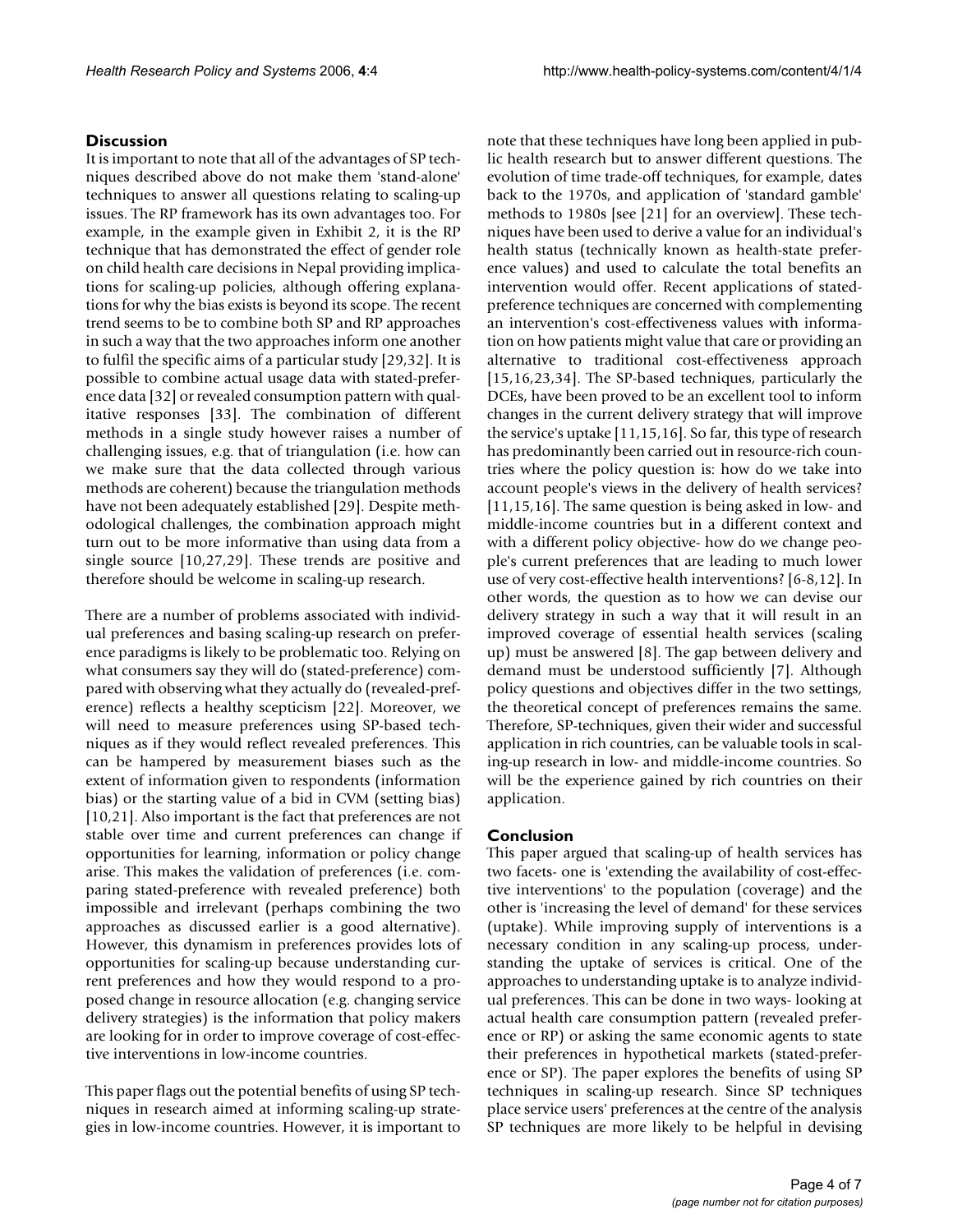|                                                                          | 1984/85        | 1991/92 | 1995/96 | 1999/00  | 2003/04         |
|--------------------------------------------------------------------------|----------------|---------|---------|----------|-----------------|
| <b>Health infrastructure</b>                                             |                |         |         |          |                 |
| <b>Service outlets</b>                                                   |                |         |         |          |                 |
| Hospitals                                                                | 80             | 113     | 82      | 83       | 83              |
| Primary Health Centre*                                                   |                |         | 79      | 160      | 180             |
| Health centres                                                           | 26             | 18      | 17      | 13       | $\overline{10}$ |
| Health posts                                                             | 744            | 816     | 775     | 711      | 700             |
| Sub-health posts                                                         | $\blacksquare$ | 200     | 2597    | 3179     | 3141            |
| <b>Hospital beds</b>                                                     | 3522           | 4798    | 3604    | 5190     | 5250            |
| <b>Human resources</b>                                                   |                |         |         |          |                 |
| Doctors                                                                  | 602            | 1497    | $872**$ | $1259**$ | 1259            |
| <b>Nurses</b>                                                            | 2109           | 2986    | 4606    | 4655     | 10099           |
| Health assistants                                                        | 795            | 3461    | 5152    | 5295     | 7491            |
| Maternal and child health workers                                        | 3345           | 20442   | 3187    | 3190     | 3190            |
| Others (trained birth attendants, female community<br>health volunteers) |                |         | 55109   | 62546    | 62546           |
| <b>Health Status</b>                                                     |                |         |         |          |                 |
| Infant mortality                                                         | 126            | 110     | 96      | 83       | 64              |
| Under-5 mortality                                                        | 187            | 153     | 3       | 117      | 91              |
| Life expectancy at birth                                                 | 49.1           | 52.0    | 54.6    | 57.3     | 59.8            |
| <b>Population</b>                                                        | 16.2           | 8.1     | 20.4    | 23.0     | 25.2            |

**Table 1: Extension of health infrastructure vis-à-vis change in population and health status in Nepal 1984–2004.**

- Data not available. Sources of available data: Sources: [39-41].

\* Established after 1991 Health Policy. \*\*Includes government-employed doctors only.

policies improve service coverage. Further, the SP data are collected in controlled environments and thus allows straightforward identification of effects (e.g. that of process attributes of care) and large quantities of relevant data can be collected at moderate cost. The SP data not only provide insights into current preferences, they also provide insights into how preferences are likely to respond to a proposed change in resource allocation (e.g. changing service delivery strategy). The SP-based techniques have been used widely in resource-rich countries and their experience can be valuable in conducting scaling-up research in low-income countries.

# **Exhibit 1: The gap between delivery and demand in Nepal**

Following the national health policy 1991, His Majesty's government of Nepal (HMG/N) has invested substantially in the development of primary health care infrastructures in rural areas in a bid to improve service coverage. The number of sub-health posts, for example, increased more that 15-fold between 1990/91 and 1999/ 00- from 200 to 3179 [see Table 1]. With this supplydriven approach, access to health care has been improved significantly but the gap between delivery and demand is still wide. For example, a study found that introducing outreach clinics to all communities would be expected to increase the maternal and child health (MCH) service use index by 22 percent while if each community had better physical access to services from both outreach clinics and fixed facilities, the MCH service use index would increase by 32 percent [35]. However, it is critically important to note that individuals in this sample valued outreach clinics for other reasons, not necessarily because these clinics tend to reduce the physical distance they needed to travel in order to receive the care. As shown in Figure 1, another study using the same sample confirmed that physical access to services had only a modest impact on health care use [36]. Within this supply-driven health policy, it is therefore critical to understand how individuals value other attributes of care vis-à-vis close proximity to it. Hence, what we need to know before we embark upon developing strategies to scale up interventions is perhaps the answer to the following question: how and to what extent do individuals trade off between physical distance and other attributes of care?

# **Exhibit 2: Limitation of revealed-preference in a study on gender role in Nepal**

One of the important limitations of revealed-preference framework (i.e. looking at actual health care consumption) is its inability to capture the 'process' by which these preferences evolve [9]. A recent study used a four-step construct of household decision making in which the decisions to report an illness of the child, to seek an external help, to choose a specific provider from the available ones, and to spend a certain level of money to treat the child, were assumed to have been made in a hierarchy [7]. This was an innovative attempt to capture the process by which preferences evolve, as the construct was drawn on the qualitative way of looking at the health-seeking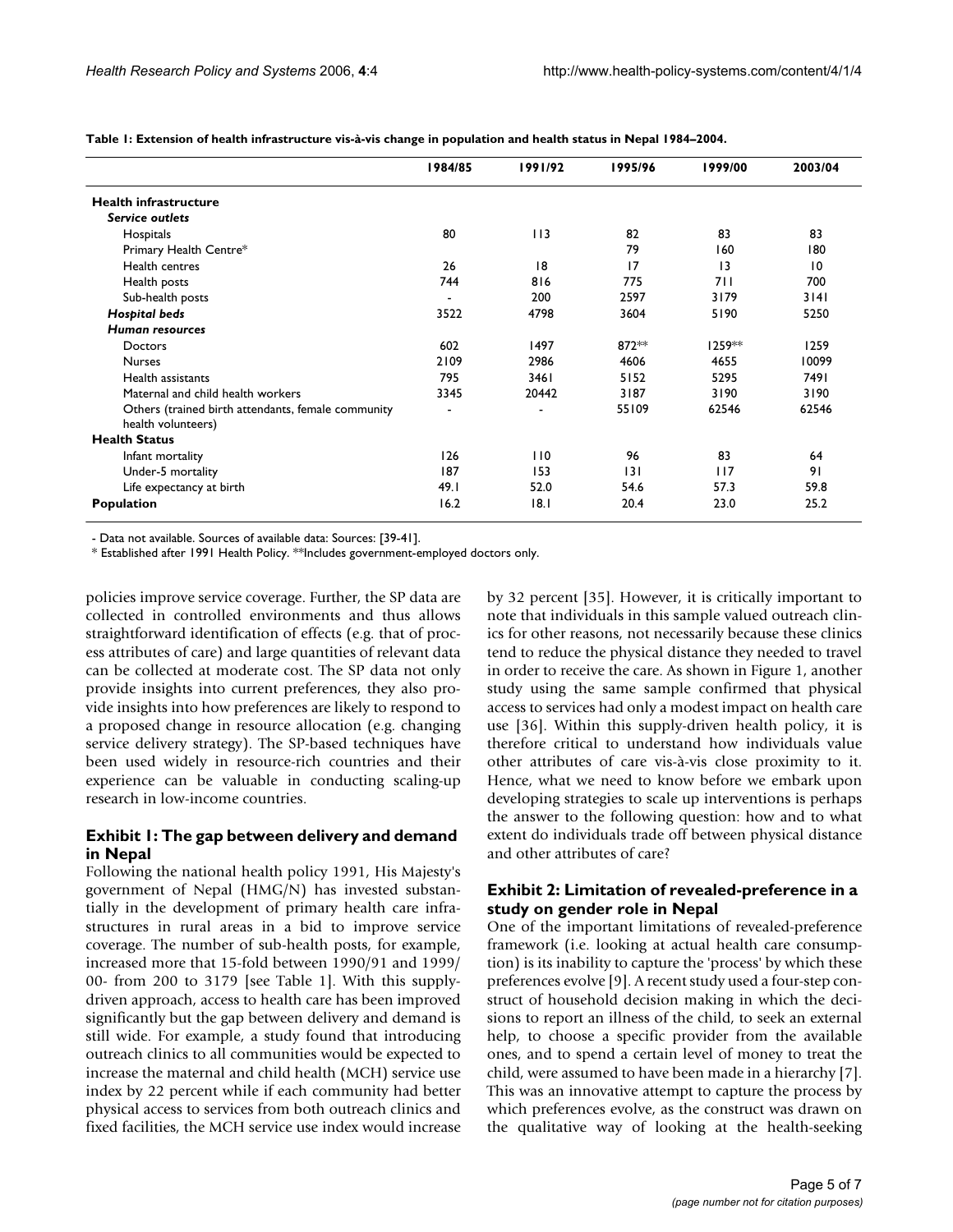

#### Simulated impact of location on probab **Figure 1** ility of using prenatal care and trained delivery assistance in Nepal **Simulated impact of location on probability of using prenatal care and trained delivery assistance in Nepal.** Purple bar – Prenatal care. Red bar – Trained delivery assistance. This graph is based on the data provided in [36].

behaviour; the focus however was on the analysis of actual consumption pattern (revealed preference). The study indicated that households' preferences for health seeking, as observed in illness-perception rates, were significantly higher if the ill child was a boy (comapred to a girl). The degree of this bias got larger as households chose to seek care for the child and decided to spend money to treat him [12]. Although possible explanations of this behaviour were discussed, the study was not able to answer *why* this differential actually exists. The authors flag out potential uses of stated-preference techniques to fill in this gap [12].

# **Exhibit 3: Where do we begin in scaling-up research?**

A recent research [9] has found that the level of illness perception in Nepal was extremely low (10%), consistent with several other studies done elsewhere in low-income countries. The illness perception is important because people in low-income countries tend to demand health care services only when they perceive themselves as ill [37]. Low demand of services such as treatment of malaria and tuberculosis has spillover effects as well [38]. Policy makers need the answer as to how we can increase the illness perception rate here. This is important because the analysis of consumption data based on this level of illness perception rates leads to policy recommendation such as improving the supply of cost-effective health interventions and lowering the costs of care to households [17]. However, when the illness perception rate is as low as 10%, these supply-driven policies will affect only a very small portion of the population. Since we can not assume that in poor countries like Nepal basic health care need can be as low as 1 in 10, such policies alone cannot address scaling-up efforts. Individuals' preferences therefore matter and to improve scaling-up of interventions, we might have to begin with a research looking at how individuals in poor-countries value their current health status vis-à-vis how they value the current mode of health service delivery.

# **Acknowledgements**

The author is employed by Brunel University. The views expressed in this article are those of the author and not of Brunel University. The author would like to thank Dr Mabel Amaya for her substantial inputs to the paper. Dr Verity Watson, Prof. KR Nayar and Prof. David Hotchkiss reviewed an earlier draft of the paper and provided valuable inputs. The author is thankful to Donald Forrester for his assistance in English corrections.